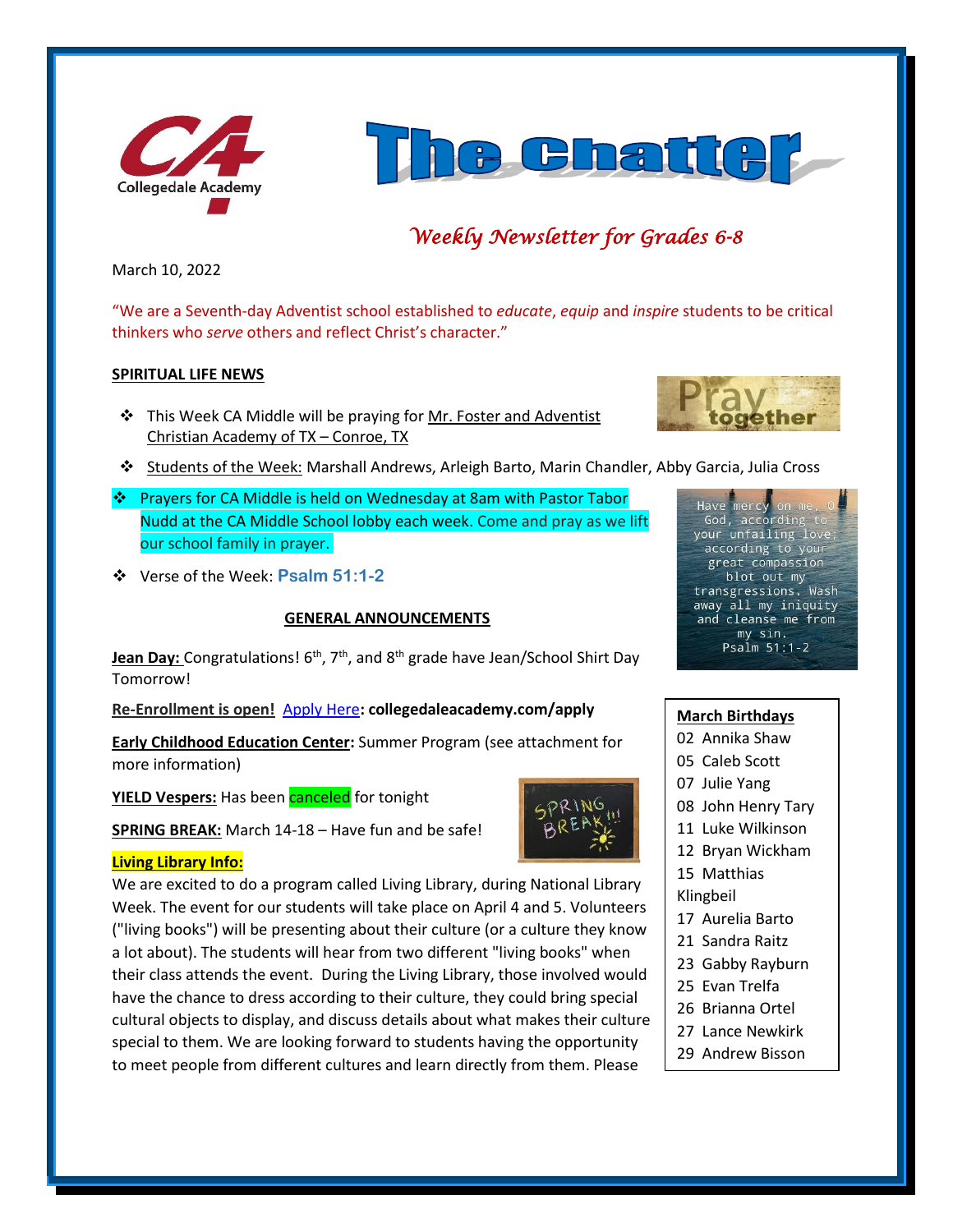let Mrs. Ancheta know if you would be interested in joining the Living Library as a volunteer or if you have any questions.

#### Volunteer Details

- We will need about 30 volunteers per day (Monday, April 4 and Tuesday, April 5).
- It is preferable that volunteers sign up for a 2 hour block (10-12 or 12:30-2:30). But if you are only available for one period that is still helpful.
- Living Books will be presenting about their culture for about 15 minutes and then have 5 minutes for Q & A. They will do this two times in one class period (an hour block).
- Please indicate on the volunteer form (linked below) **all of your availability.** This will help on the planning side to make sure each class has a variety of cultures. You will hear back on which day(s)/times we would love for you to come in and share.

• After you complete the form you will hear from Mrs. Ancheta with more information. Please complete this quick [online form](https://forms.gle/3BzKPM2Pg5oKMCSv6) to volunteer.

#### **PRINCIPAL'S LUNCH**

#### Wednesday, March 23–

Nathalie Corbit, Nathan Kim, Nathaniel Parkhurst, Nathaniel Joy, Nathaniel Bisson, Nathan DeFoor, Nick DeFoor, Andrew Yang, Julie Yang

*Cheese Pizza will be provided along with other snacks. Please let us know two days ahead if your child has any allergies!*



#### **HOT LUNCHES – Schedule B**

Please remember that your child's lunch/drink accounts should be paid prior to them ordering a lunch. Please give cash/check to Mrs. Reed at the front desk. Checks should be made out to 'Collegedale Academy' (spelled out please). You may pay in an individual bases or pay a set amount ahead of time. Remaining balance on your account at the end of the year will be refunded to you**. If your child will be late getting to school and needs a lunch, please call the front office to order one before 8:15am. Thank you!** 

Meal Schedule Week A: Monday – Hotdog  $&$  Fruit Tuesday – Bean Burritos  $&$  Fruit Wednesday – Pizza Thursday – Spaghetti w/Broccoli Friday – Hoagie w/cheese & Fruit



Meal Schedule Week B:

Monday – Mac n Cheese / Nuggets Tuesday – Bean Burritos & Fruit Wednesday – Pizza Thursday – Fettuccine w/Broccoli Friday – Griller w/cheese & Fruit

Drink options at lunch time: water bottle, 2% Milk, Orange Juice– every day, plus Chocolate Milk – Friday. Kim Lighthall is our Lunch Coordinator. You may email her at

[klighthall@collegedaleacademy.com](mailto:klighthall@collegedaleacademy.com) for any lunch account information.

**Keep in mind that there is NO HOT LUNCH available when we have a 2-hour delay. Please have your child bring their own lunch. Thank you!**

#### **ATHLETICS**

**Sports** – Coach Jeff Morris – [jmorris@collegedaleacademy.com](mailto:jmorris@collegedaleacademy.com)

[Volleyball Schedule](https://www.collegedaleacademy.com/wp-content/uploads/2022/02/2022-Volleyball-schedule.pdf) [Volleyball Teams](https://www.collegedaleacademy.com/wp-content/uploads/2022/02/2021-2022-Volleyball-Teams-1.pdf) [Golf Schedule](https://www.collegedaleacademy.com/wp-content/uploads/2022/03/2022-ISC-Golf-Schedule.pdf)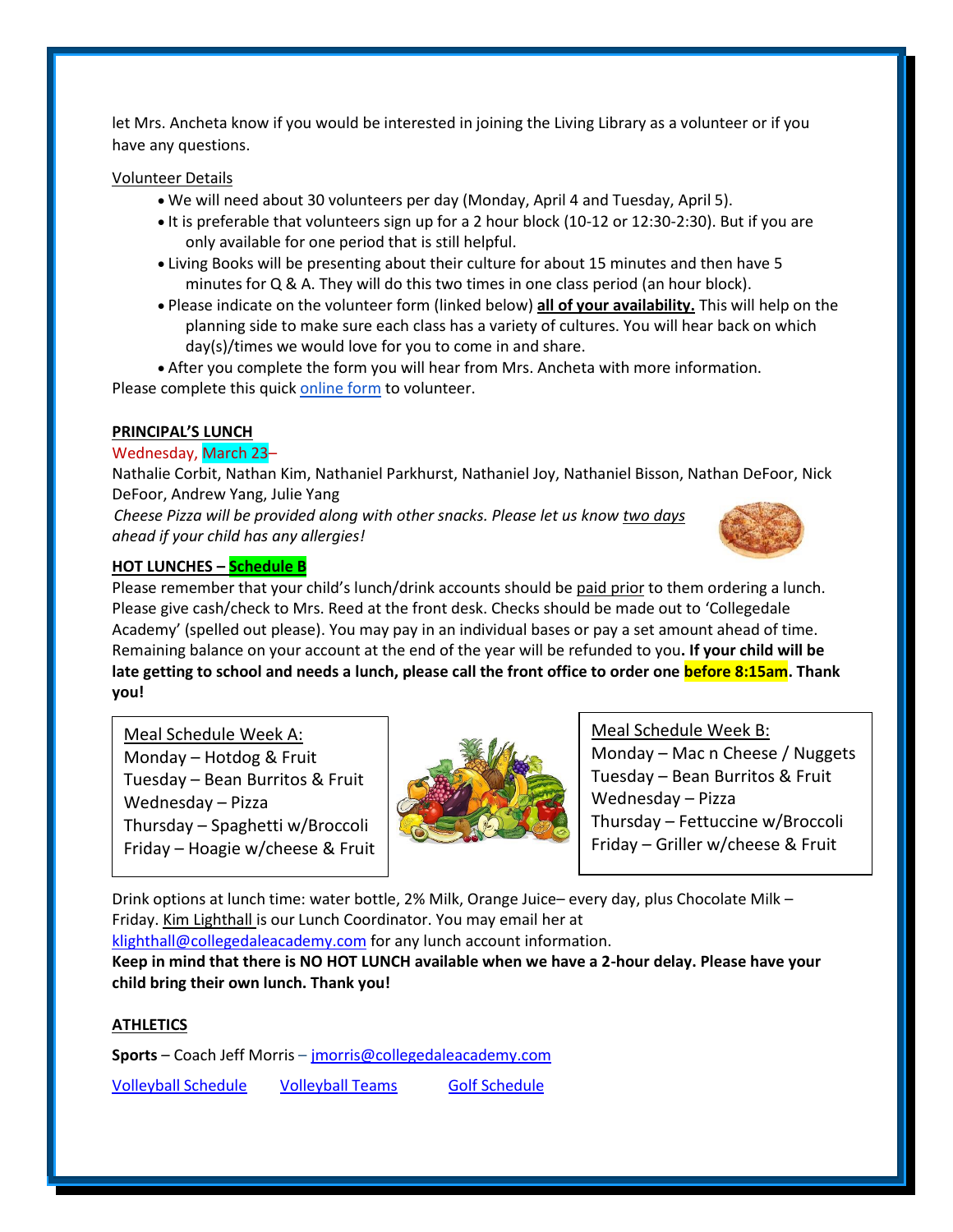#### **MUSIC**

**Caroliers and Handbells –** Holly Greer – [hgreer@collegedaleacademy.com](mailto:hgreer@collegedaleacademy.com)

Performances: 3/26/22 - Ringers: Collegedale SDA Church AM Services; Caroliers: Collegedale Korean Chruch 5pm

 $3/27/22$  – Caroliers: 1<sup>st</sup> Methodist Church of Cleveland, call time 9:45am. Service begins at 10:45am Tour: 4/6-10/22 – Caroliers

**Orchestra –** Tami King – [tking@collegedaleacademy.com](mailto:tking@collegedaleacademy.com)

**Band –** Greg Lindquist - [glindquist@collegedaleacademy.com](mailto:glindquist@collegedaleacademy.com)

#### **HOME & SCHOOL**

There will be valuable information and updates on the page throughout the year! **CA Car Magnets and Stickers** are available for purchase at the front office. Magnets: \$5.00; Stickers: \$2.00 (cash or check please)

#### **Support Collegedale Academy when you shop at Amazon!**

Select Collegedale Academy as your Charitable Organization and earn cash for our school. AmazonSmile is available at [smile.amazon.com](https://smile.amazon.com/ref=smi_se_saas_lsmi_smi) on your web browser and can be activated in the Amazon Shopping app for iOS and Android phones. When you shop at AmazonSmile they will donate 0.5% of your eligible purchases to the charitable organization of your choice. You can choose from over one million organizations to support.

#### **BOX TOPS**

Support us by 'giving' online ([www.boxtops4education.com\)](http://www.boxtops4education.com/) or through their app by scanning your receipts. Our school highly benefits from this! **Thank you!**

#### **CA MIDDLE ASSISTANT REGISTRAR**

Debbie Reed - **[dreed@collegedaleacademy.com](mailto:dreed@collegedaleacademy.com) Office Phone:** 423-396-3020

#### **School Closings**

When the school closes due to weather or other events, parents and guardians will be notified by text and email. We will be listed on news stations as Collegedale Academy. Please note that we do not have hot lunch available when there is a two-hour delay.

#### **Collegedale Academy**

Please contact us with any questions: Early Childhood (starting at age 3) – Grade 5: Phone 423.396.2122 or email: hhoffman@collegedaleacademy.com Grades 6-8: 423.396.3020 or email: dreed@collegedaleacademy.com Grades 9-12: 423.396.2124 or email: registrar@collegedaleacademy.com

#### **SCHOOL COUNSELOR**

Amanda Ancheta - [aancheta@collegedaleacademy.com](mailto:aancheta@collegedaleacademy.com)